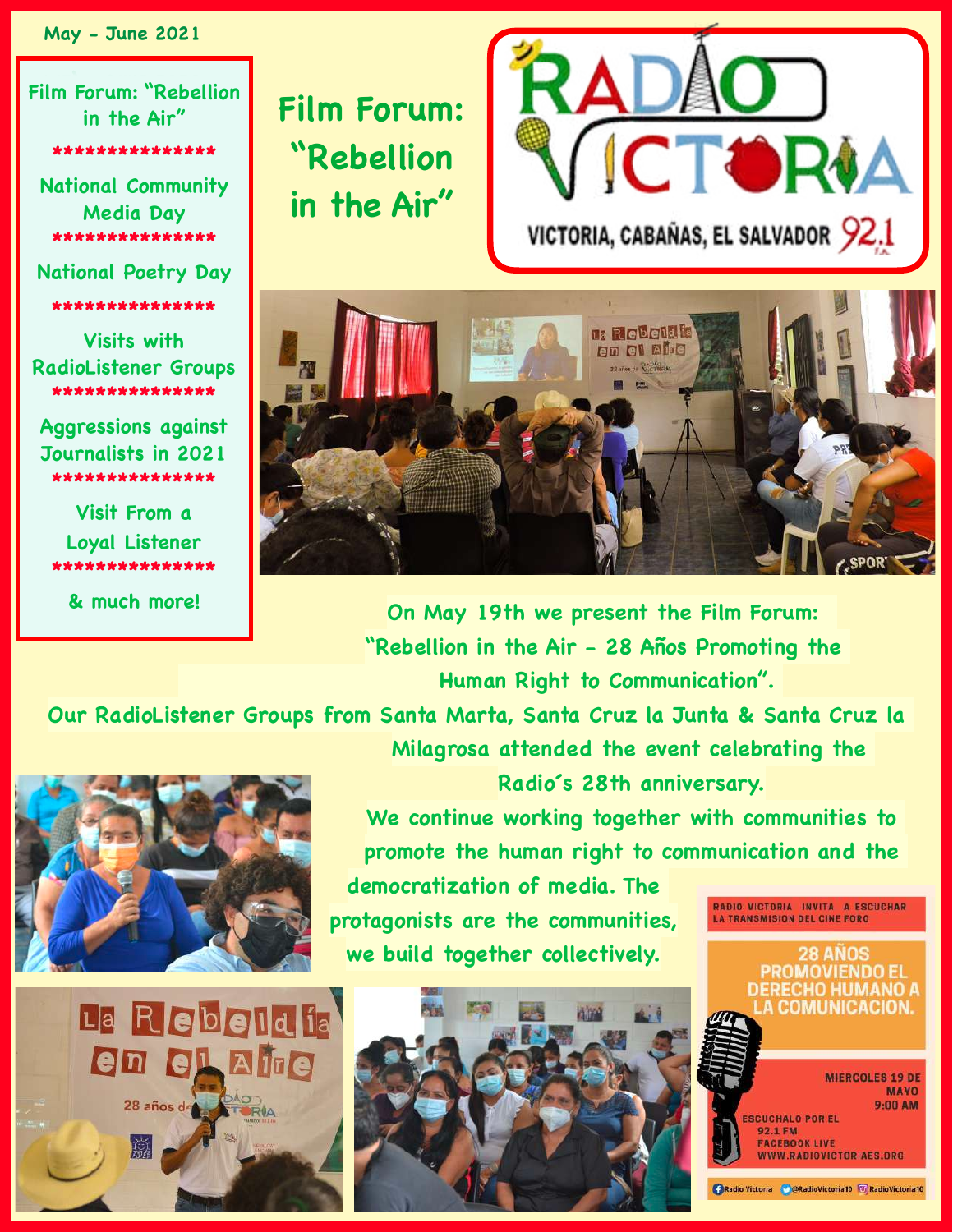



**LUGAR: COLPROCE** Transmisión vía: arpas.org.sv 0 O O



Radio Victoria, along with other members of the Salvadoran Participative Radio Broadcasting Association (ARPAS), in a symbolic act celebrated the declaration of the "National Community Media Day" and presented a balance of how reforms to the Telecommunications Law, which finally recognized "community media", have been applied and to highlight the work that community media has been doing.



Radio Victoria received an important recognition: "The Community Communications Award - For outstanding communications work accompanying communities in defense of the environment and life" which we dedicated to our audiences.



May 14th is **"National Poetry Day"**, established by a legislative decree in 2013 as a way to recognize this literary genre as well as highlighting the life and work of Roque Dalton who is nationally and internationally recognized and considered a symbol of Salvadoran poetry. His birth date – May 14th – marks this celebration.



The legislative decree establishes that Roque Dalton has been one of the Salvadoran writers with the most published works and who dedicated his whole life to the development of literature in El Salvador for which reason he was declared: "Meritorious Poet of El Salvador" in 2007.



We celebrated together with our loyal listener,

Graciela Nolazco, her 55th birthday. The 7 hens soup she brought was delicious!!!

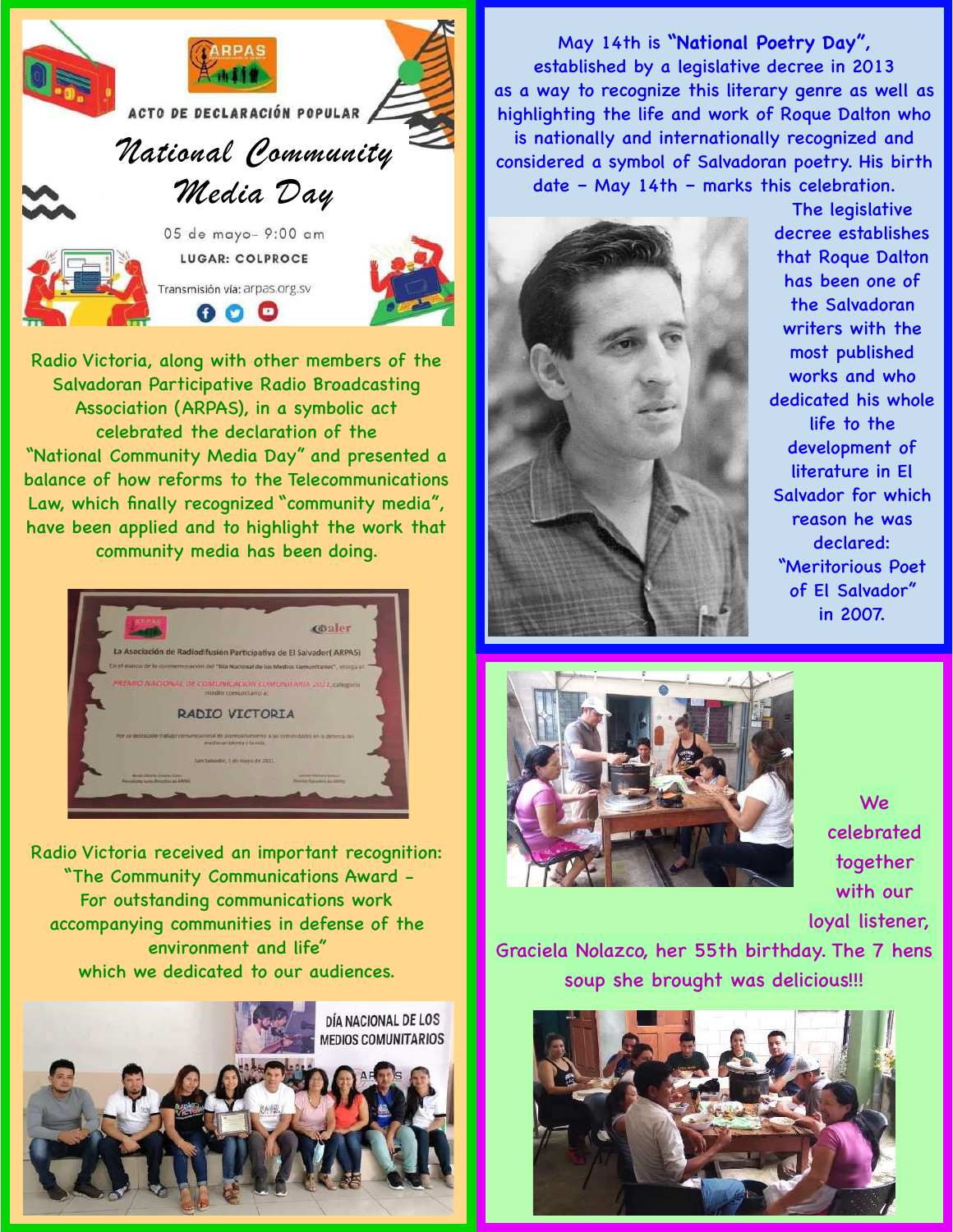

Radio Victoria & people from Santa Marta were present in the historic May 1st march commemorating the struggles and martyrs of the international working class Viva May 1st - International Workers´ Day!





On May 22nd Radio Victoria participated in the virtual conference "Feminism & Independent Radios" organized by Radio Malva & Períferies in Valencia, Spain.



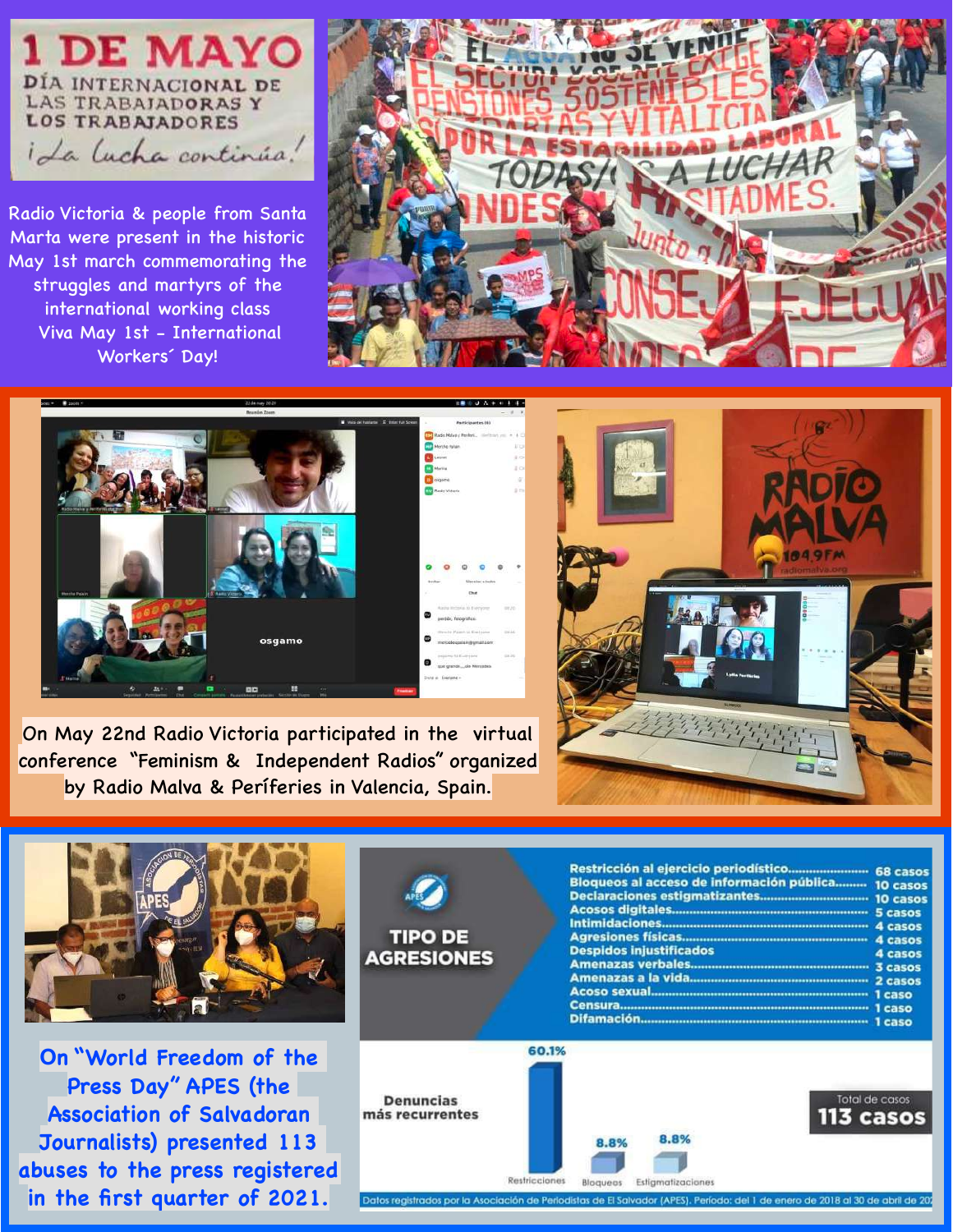**"Don Felipe, an incredible human being who I appreciate so much, one of the people I have had the privilege to know making community radio from the communities. Each conversation with him is a learning experience for me." - Marixela Ramos**







**In the Santa Cruz La Milagrosa community, we continue in a collective construction with our audiences, in this opportunity we talked about radiophonic content, community problems and the human right to communication.**





**radiovictoriaes.org**

**From the Santa Cruz La Junta community, we continue advancing in a collective construction with our audiences. In this opportunity we talked about radiophonic content, popular education and popular communication.**

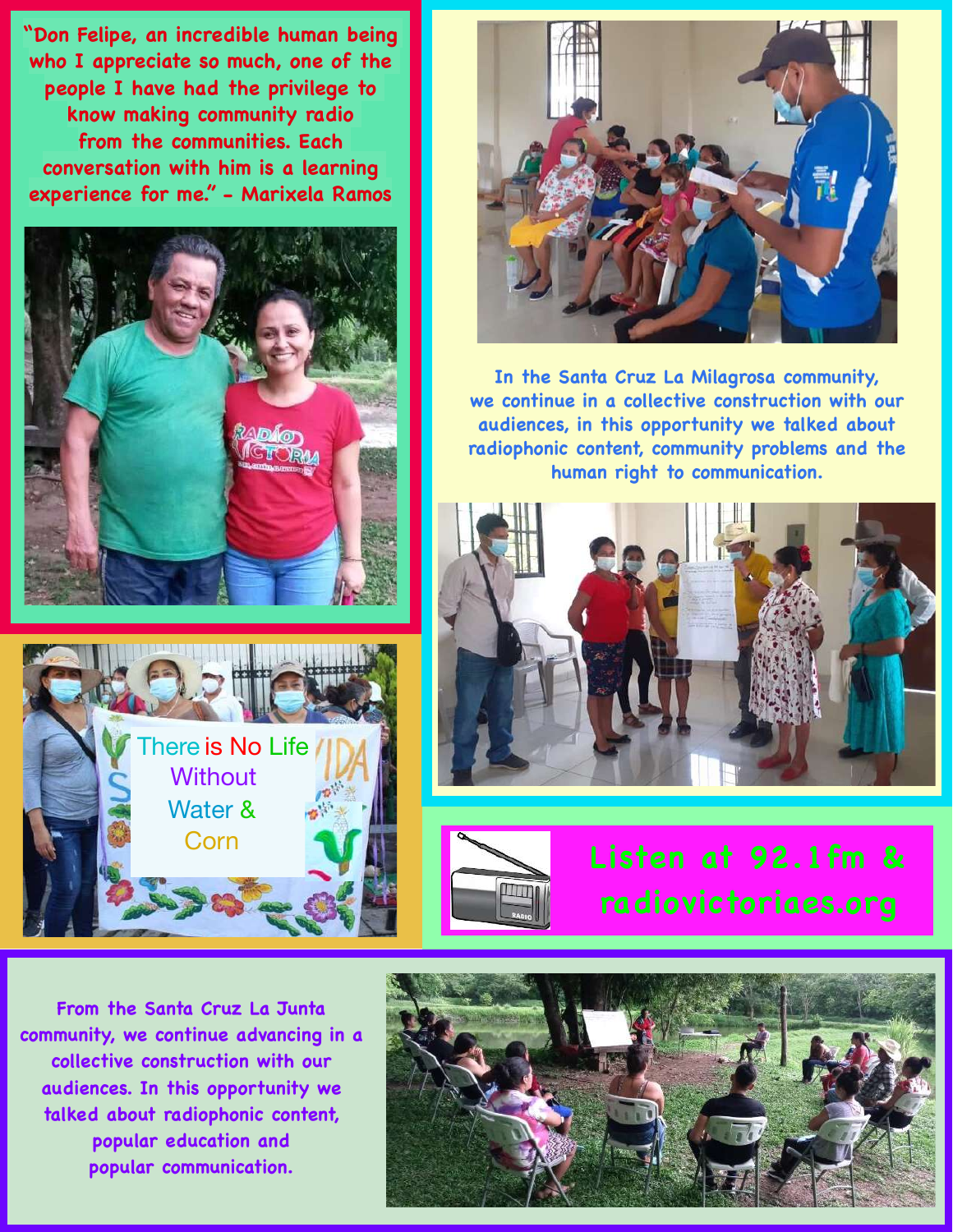As a Community Radio we continue to collectively construct with our communities: Santa Marta´s RadioListener Group learned more about the National



Legislative Assembly´s work on a province wide basis







In another opportunity we discussed in more depth the human right to communication & the democratization



of media with the Santa Marta RadioListener Group marking Radio Victoria´s 28 years on the air.



Radio Victoria participated in the Forum: "Challenges that People of Sexual Diversity Face from the Salvadoran Government´s Public Policies". Marina Rivera interviewed Mónica Linares from the Solidarity Association to Promote Human Development, ASPIDH



As part of a regional communications strategy confronting the new social-political context, Radio Victoria participated in the 6th Conference of the Central America Anti-Mining Alliance, ACAFREMIN. Participants shared, discussed and interchanged solutions according to different environmental, political and social problems faced by each country in order to defend their territory and natural resources. The Conference´s slogan was: "Organization, Resistance & Struggle for a Sovereign & Participative Central America, Free of Extractive Industries.